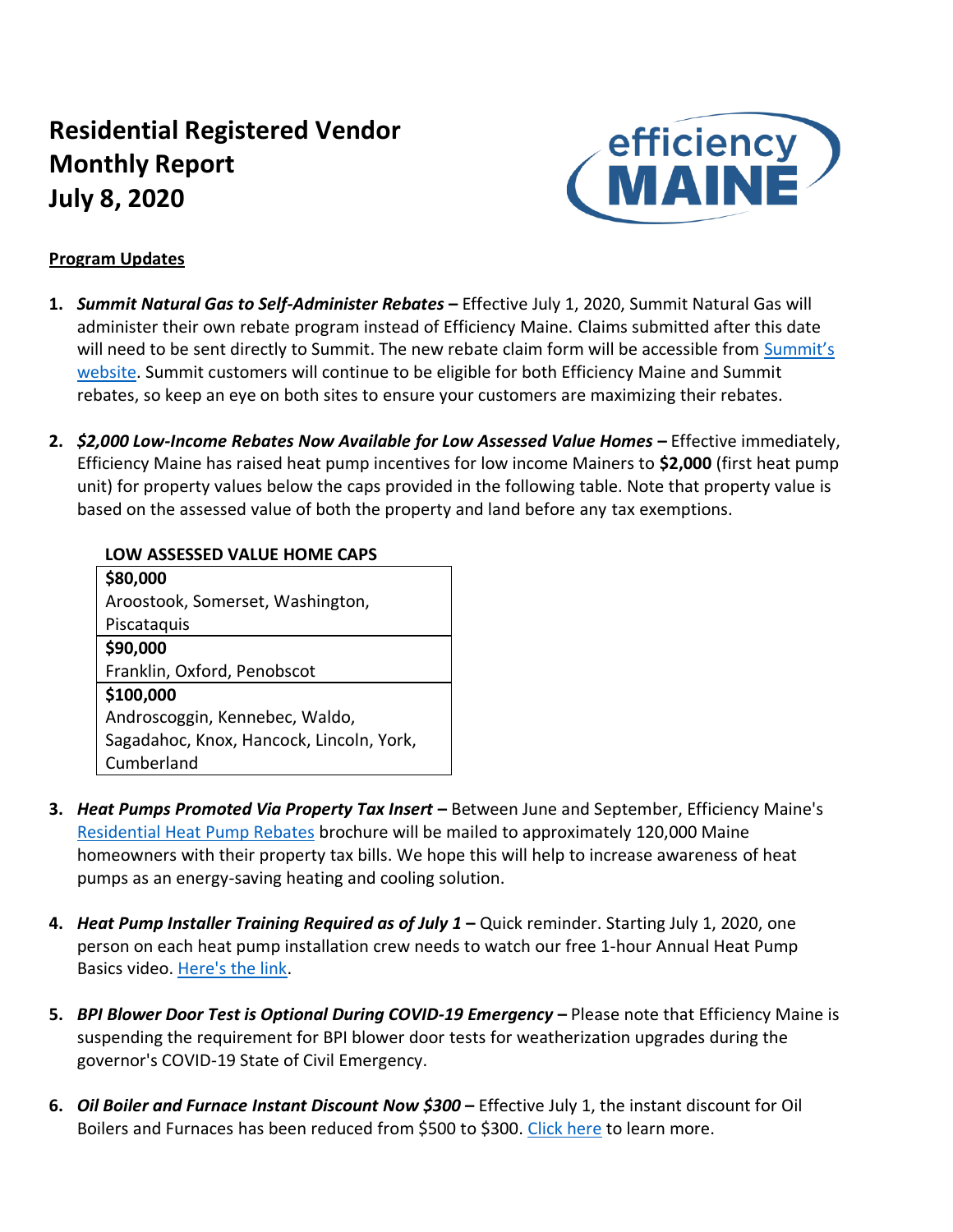- **7.** *\$249 Heat Pump Water Heaters at Home Depot* **–** Maine Home Depots are now offering [qualifying](https://www.efficiencymaine.com/docs/EM-HPWH-Instant-Rebate-Locations.pdf)  [heat pump water heaters for \\$249](https://www.efficiencymaine.com/docs/EM-HPWH-Instant-Rebate-Locations.pdf)—that's less than a traditional electric resistance water heater. This is made possible by Efficiency Maine's new \$750 instant discount plus a \$100 current promotion. Because it's an [instant discount,](https://emaineinstant.dsmtracker.com/) not a mail-in rebate, there's no waiting for a rebate check. Note that to take advantage of the instant rebate, a customer will need to fill out an [online](https://emaineinstant.dsmtracker.com/)  [form,](https://emaineinstant.dsmtracker.com/) which will generate an email with a discount barcode that can be redeemed at check-out. [Click here](https://www.efficiencymaine.com/at-home/heat-pump-water-heater-program/) for more details on this offer, including important restrictions.
- **8.** *June Energy Loans Were Down 9% vs. June 2019* **–** Although June's 79 loans were 9% below June of last year, fiscal year-to-date loans are up 15% over last year. If you don't already have a loan portal ID and password, you can reach our financial services provider (NEIF) by calling our Call Center (866- 376-2463).

# **Tips**

- **1)** *Fact of the Month* **–** More than 10,000 heat pump indoor units have been rebated in the last 12 months.
- **2)** *Sales Tool of the Month* **–** We have extended the heat pump Residential Registered Vendor Co-Op Marketing program through June 30, 2021. Since we launched the program on April 1, 2020, seven Residential Registered Vendors have taken advantage of the program. [Click here](https://www.efficiencymaine.com/docs/Efficiency-Maine-Residential-Heat-Pump-Coop-Marketing-Program-Forms.pdf) to learn how heat pump Residential Registered Vendors can receive reimbursement for 50% of pre-approved marketing expenses, up to \$5,000.
- **3)** *Tip From the Field –* Because multi-zone heat pumps send heat to all connected indoor units when any one of them calls for heat, upstairs rooms can overheat when downstairs rooms call for heat. Two ways to avoid this issue are: 1) only using one multi-zone per floor or 2) using a remote temperature sensor so that the indoor unit doesn't have to circulate air to monitor temperature. This circulation gives off heat.
- **4)** *Rebate Processing Tip* **–** We have removed the requirement from all residential rebate claim forms that invoices be marked "PAID" if homeowner is the rebate recipient. We'll rely on Residential Registered Vendors to check the appropriate rebate recipient box on the claim form when signing. [Click here](https://www.efficiencymaine.com/at-home/residential-forms/) to download the latest versions of all residential rebate claim forms.

(cont.)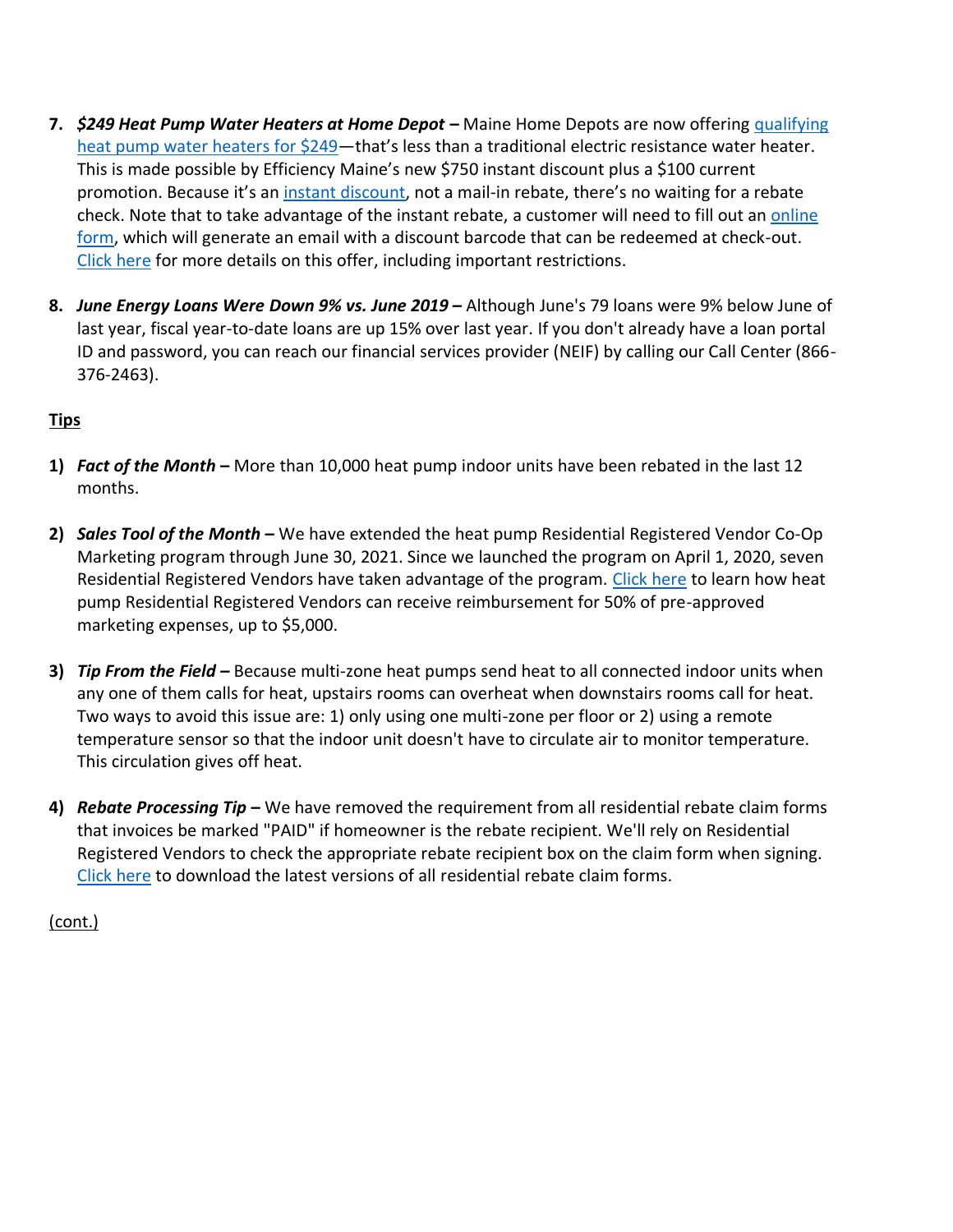# **Home Energy Savings Program (HESP)**



#### **HESP Number of Rebates - Last 12 Months**

| # HESP Rebate Type | 2019  |     |     |           |       | 2020           |       |       |       |     |       | <b>Total</b> |        |
|--------------------|-------|-----|-----|-----------|-------|----------------|-------|-------|-------|-----|-------|--------------|--------|
|                    | Jul   | Aug | Sep | Oct       | Nov   | <b>Dec</b>     | Jan   | Feb   | Mar   | Apr | May   | June         |        |
| 1 Heat Pumps - 1st | 990   | 491 | 411 | 826       | 582   | 603            | 458   | 504   | 588   | 433 | 654   | 586          | 7,126  |
| Indoor Units       |       |     |     |           |       |                |       |       |       |     |       |              |        |
| 2 Heat Pumps - 2nd | 534   | 98  | 106 | 417       | 275   | 337            | 289   | 247   | 323   | 268 | 403   | 327          | 3,624  |
| Indoor Units       |       |     |     |           |       |                |       |       |       |     |       |              |        |
| 3 Air Sealing      | 104   | 71  | 73  | 94        | 107   | 114            | 137   | 109   | 113   | 46  | 31    | 20           | 1,019  |
| 4 Attic Insulation | 94    | 49  | 67  | 81        | 87    | 86             | 125   | 92    | 94    | 49  | 33    | 26           | 883    |
| 5 Basement         | 78    | 50  | 40  | 69        | 78    | 63             | 103   | 62    | 64    | 34  | 21    | 22           | 684    |
| Insulation         |       |     |     |           |       |                |       |       |       |     |       |              |        |
| 6 Wall Insulation  | 23    | 11  | 32  | 31        | 33    | 20             | 26    | 27    | 28    | 22  | 13    | 11           | 277    |
| 7 Geothermal HP    | 3     | 0   | 2   |           | 3     | $\overline{2}$ | 5     | 5     | 7     | 4   |       | 1            | 34     |
| 8 Pellet Boiler    | 2     | 4   | 4   | 8         | 5     | 12             | 6     | 7     | 2     |     |       | 3            | 56     |
| Totall             | 1,828 | 774 |     | 735 1,527 | 1,170 | 1,237          | 1,149 | 1,053 | 1,219 | 857 | 1,158 | 996          | 13,703 |

#### **HESP Number of Rebates – Last 12 Months (DETAILS)**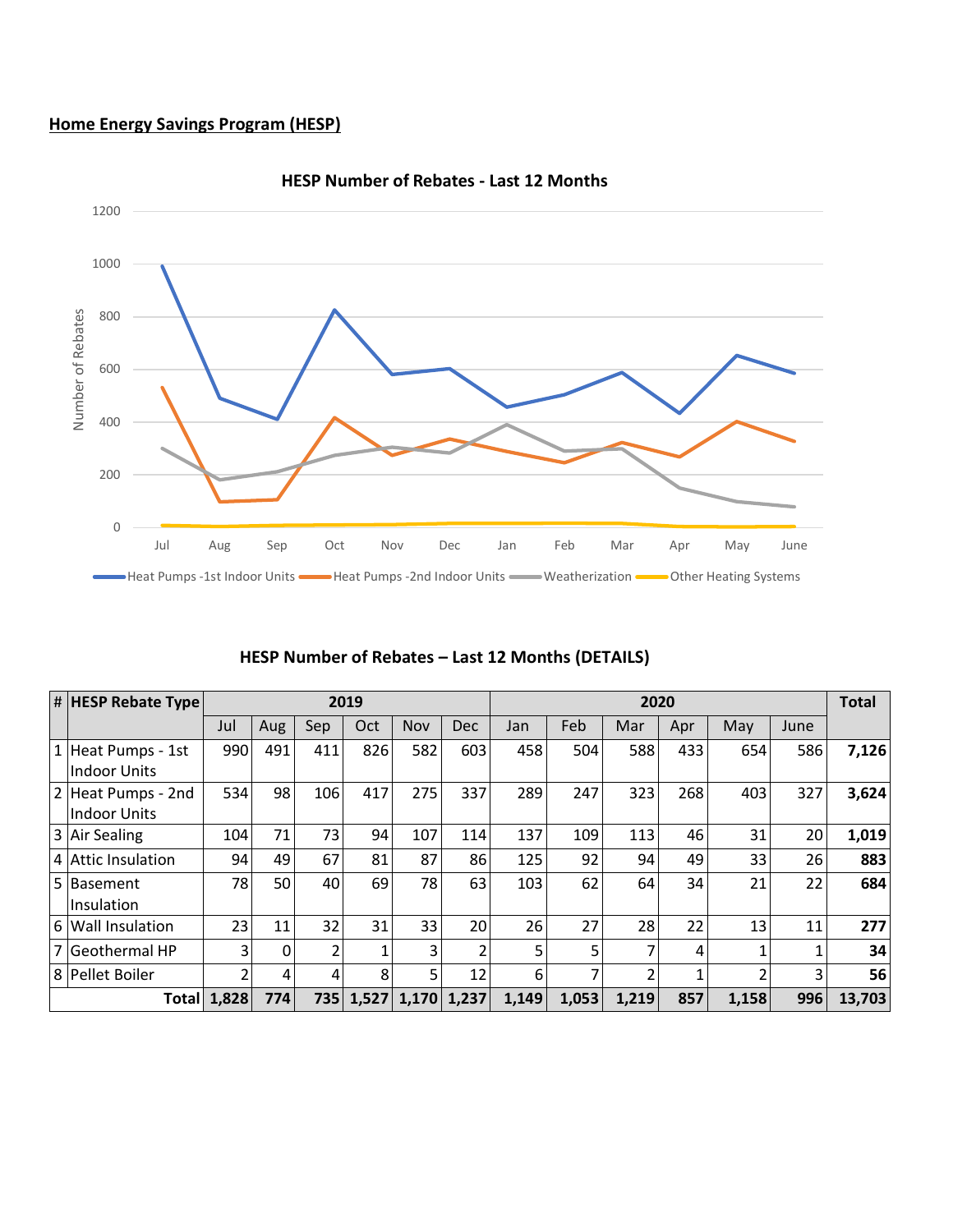

#### **Fiscal Year-to-Date Rebate Comparisons**

## **Fiscal Year-to-Date Rebate Comparisons (DETAILS)**

| # | <b>HESP Rebate Type</b>         | <b>FYTD 15</b> | <b>FYTD 16</b> | <b>FYTD 17</b> | <b>FYTD 18</b> | <b>FYTD 19</b> | <b>FYTD 20</b> |
|---|---------------------------------|----------------|----------------|----------------|----------------|----------------|----------------|
| 1 | Heat Pumps - 1st Indoor Units   | 6,247          | 4,845          | 4,782          | 5,073          | 6,425          | 7,126          |
| 2 | Heat Pumps - 2nd Indoor Units   | 0              | 0              | 1,227          | 2,398          | 3,296          | 3,624          |
| 3 | Air Sealing                     | 2,153          | 1,662          | 1,288          | 1,061          | 1,382          | 1,019          |
| 4 | Attic Insulation                | 1,056          | 1,085          | 871            | 726            | 1,124          | 883            |
| 5 | <b>Basement Insulation</b>      | 757            | 601            | 496            | 424            | 883            | 684            |
| 6 | Wall Insulation                 | 209            | 257            | 250            | 187            | 386            | 277            |
| 7 | Geothermal HP                   | 98             | 67             | 79             | 18             | 24             | 28             |
| 8 | Pellet Boiler                   | 98             | 67             | 79             | 18             | 24             | 34             |
|   | <b>Total Measures Installed</b> | 10,618         | 8,584          | 9,072          | 9,905          | 13,544         | 13,675         |